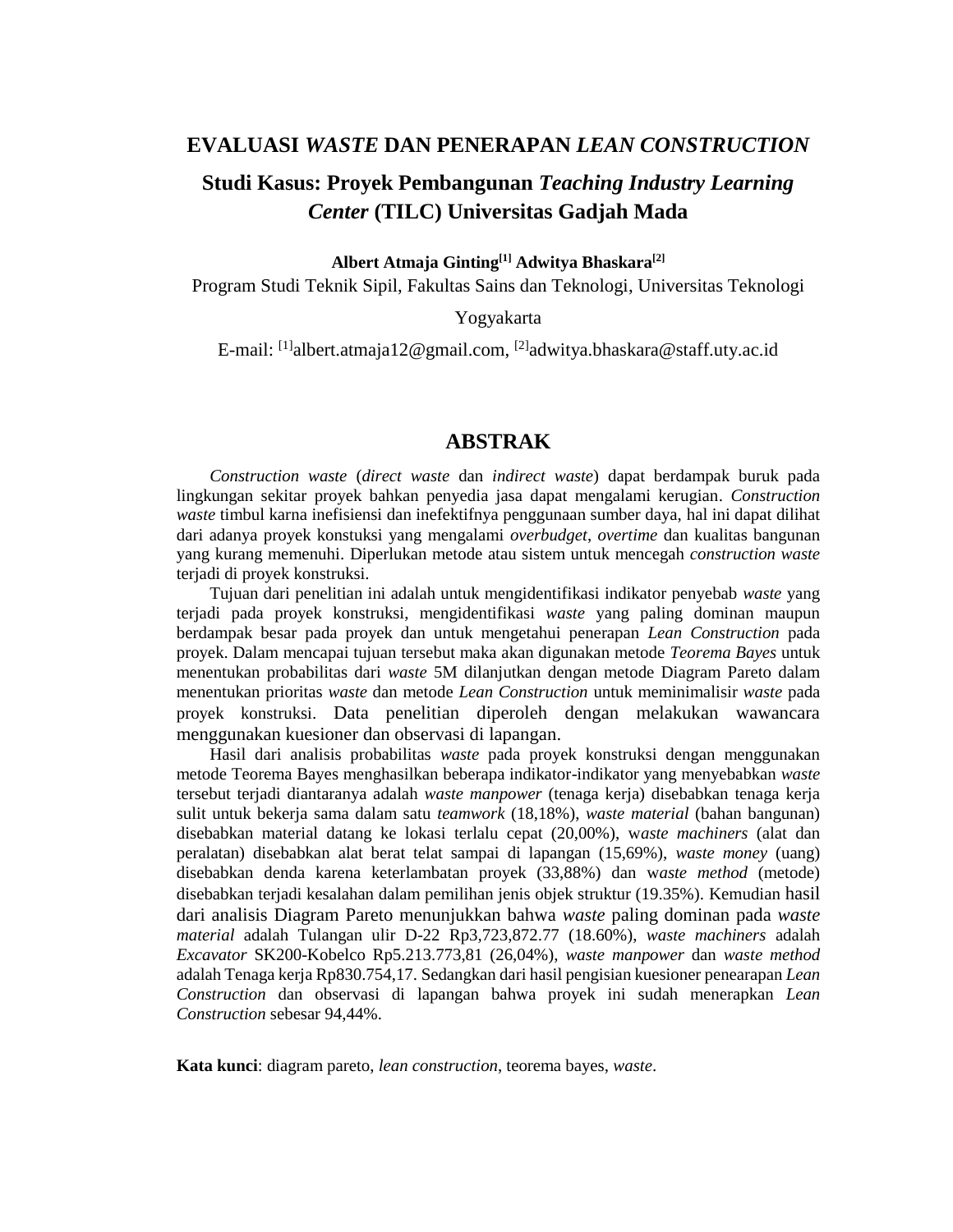### **WASTE EVALUATION AND LEAN CONSTRUCTION APPLICATION A Case Study: Gadjah Mada University Teaching Industry Learning Center (TILC) Development Project**

**Albert Atmaja Ginting[1] Adwitya Bhaskara[2]** Civil Engineering Department, Faculty of Science and Technology, **University of Technology Yogyakarta** E-mail: <sup>[1]</sup>[albert.atmaja12@gmail.com,](mailto:albert.atmaja12@gmail.com) <sup>[2]</sup>[adwitya.bhaskara@staff.uty.ac.id](mailto:adwitya.bhaskara@staff.uty.ac.id)

#### Abstract

Construction waste (direct waste and indirect waste) can have a negative impact on the environment around the project and even can make service providers suffer losses. Construction waste arises because of inefficiency and ineffective use of resources. This can be seen from the existence of construction projects that experience overbudget, overtime and inadequate building quality. A method or system is needed to prevent construction waste from occurring in a construction project.

The purpose of this research was to identify the indicators of the causes of waste that occur in a construction project, identify the most dominant waste and a major impact on the project and to determine the application of Lean Construction in the project. In achieving this goal, the Bayes Theorem method was used to determine the probability of 5M waste followed by the Pareto diagram method in determining waste priorities and the Lean Construction method to minimize waste in construction projects. The research data were obtained by conducting interviews using a questionnaire and field observations.

The results of the probability analysis of waste on a construction project using the Bayes Theorem method produced several indicators that caused the waste to occur, including waste manpower (labor) because it was difficult for labor to work together in one teamwork (18.18%), waste material (building materials) due to materials coming to the location too quickly (20.00%), waste machineries (tools and equipment) due to heavy equipment arriving late in the field (15.69%), waste money (money) due to fines due to project delays ( 33.88%) and the waste method (method) caused by an error in the selection of the type of structure object (19.35%). The results of the Pareto diagram analysis showed that the most dominant waste in the waste material was screw reinforcement D-22 Rp. 3,723,872.77 (18.60%), waste machineries were the SK200- Kobelco Excavator Rp 5,213,773.81 (26.04%), waste manpower and waste method was labor of IDR 830,754.17. Meanwhile, from the results of filling out the Lean Construction application questionnaire and field observations that this project had implemented Lean Construction of 94.44%.

Keywords: *Pareto diagram, lean construction, Bayes theorem, waste*